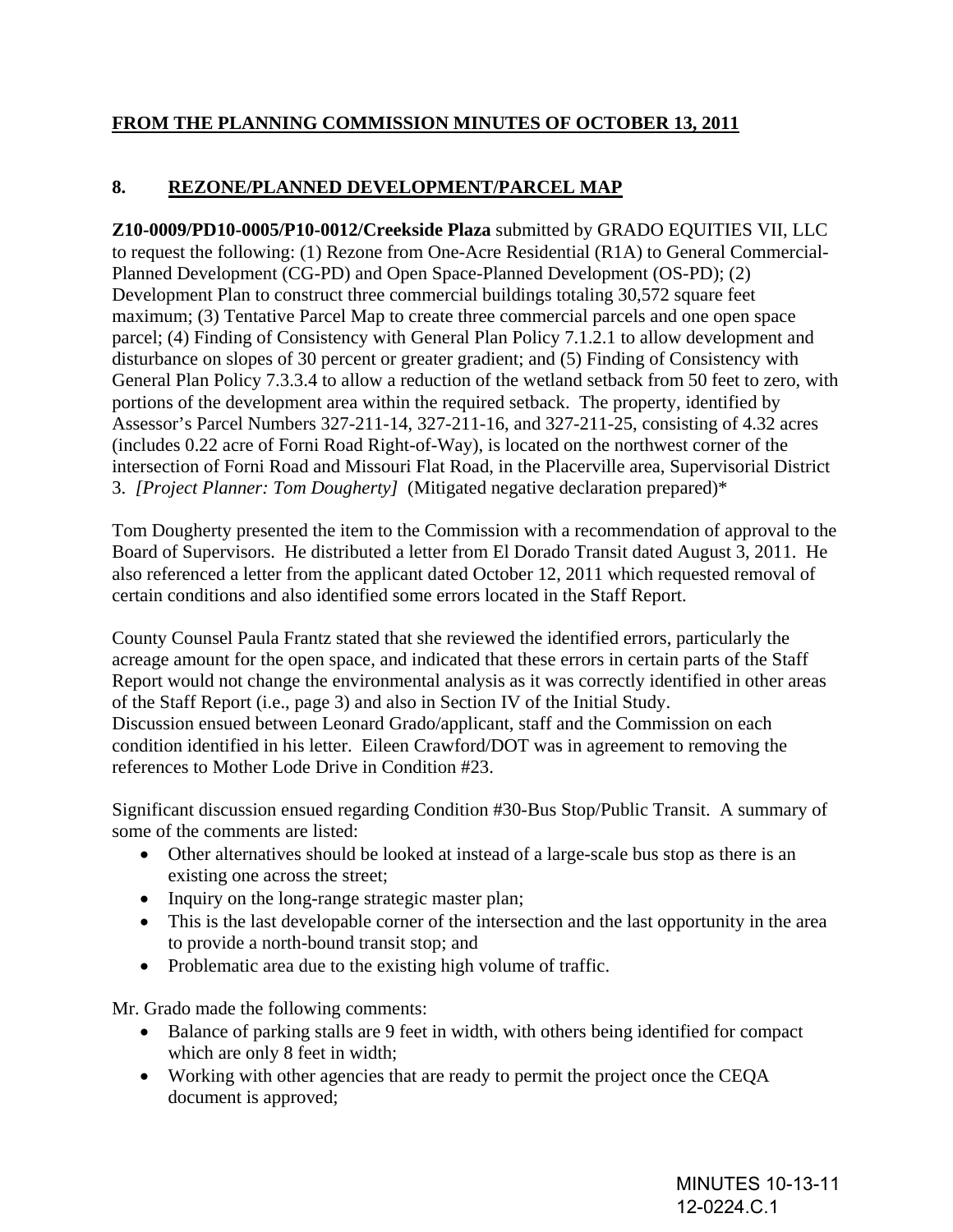- Condition #23 would be a "deal killer" if kept in; and
- Corrected typo in his October 12, 2011 letter by stating that the TIM fees are actually around \$188,000 and not \$100,000 as written.

Kathleen Newell, Diamond Springs-El Dorado CAC, identified a list of design guidelines that they have come up with to make the Missouri Flat Corridor and the Diamond Springs-El Dorado region a better place to live. She stated that these will be provided to Dan Bolster to forward to the County and would like these to be used when decisions are being made regarding new development.

Tim Smith, Superintendent of the Motherlode School District, stated that student safety is their primary concern. They are opposed to the proposed crosswalk at Golden Foothill Parkway and Forni Road, as identified in Condition #22, as there would be blind spots. Mr. Smith stated there were no specifications on what type of improvements would be made on Forni Road in front of the school, but that they would like to have a turn lane into the school along with a sidewalk. He also stated that the proposed bike lane would place students biking against traffic on Missouri Flat Road.

Jason Harm, Principal of Herbert Green Middle School, indicated that they currently have three families that live north of the school and walk/ride to school on a regular basis. He also stated that there are already issues with traffic congestion, particularly at the start and end times of the school day and this project will increase that congestion.

Laurel Stroud felt that the traffic study was understated and disagreed with the internal trips which adjusted the trip count. She stated that the traffic is significant and needs to be mitigated. Ms. Crawford/DOT addressed the formulas used for traffic trips and stated that it was common practice to give credit for multiple trips. She also stated that traffic studies are usually done in the early stages of a project and this one was done in 2009.

Bob Smart spoke on the new bridge/bike lane that will service Mallard Lane and felt that it would facilitate more bike traffic to and from school. He suggested that in order to prevent bike lanes from being on the road, certain areas should be allowed to have bike traffic on the sidewalks.

Dr. Richard Boylan stated that this is the wrong project in the wrong place as it is a strip mall next to and encroaching into a wetland. He indicated that there are serious problems with this project, which included the following:

- Student safety;
- Traffic congestion:
- Slopes exceeding 30% grade;
- Over 13% of oak woodlands being removed;
- Light pollution;
- Currently zoned residential, which is compatible with wetlands when done correctly;
- Diamond Springs-El Dorado CAC doesn't have the authority to approve projects, which is what is stated in the Staff Report;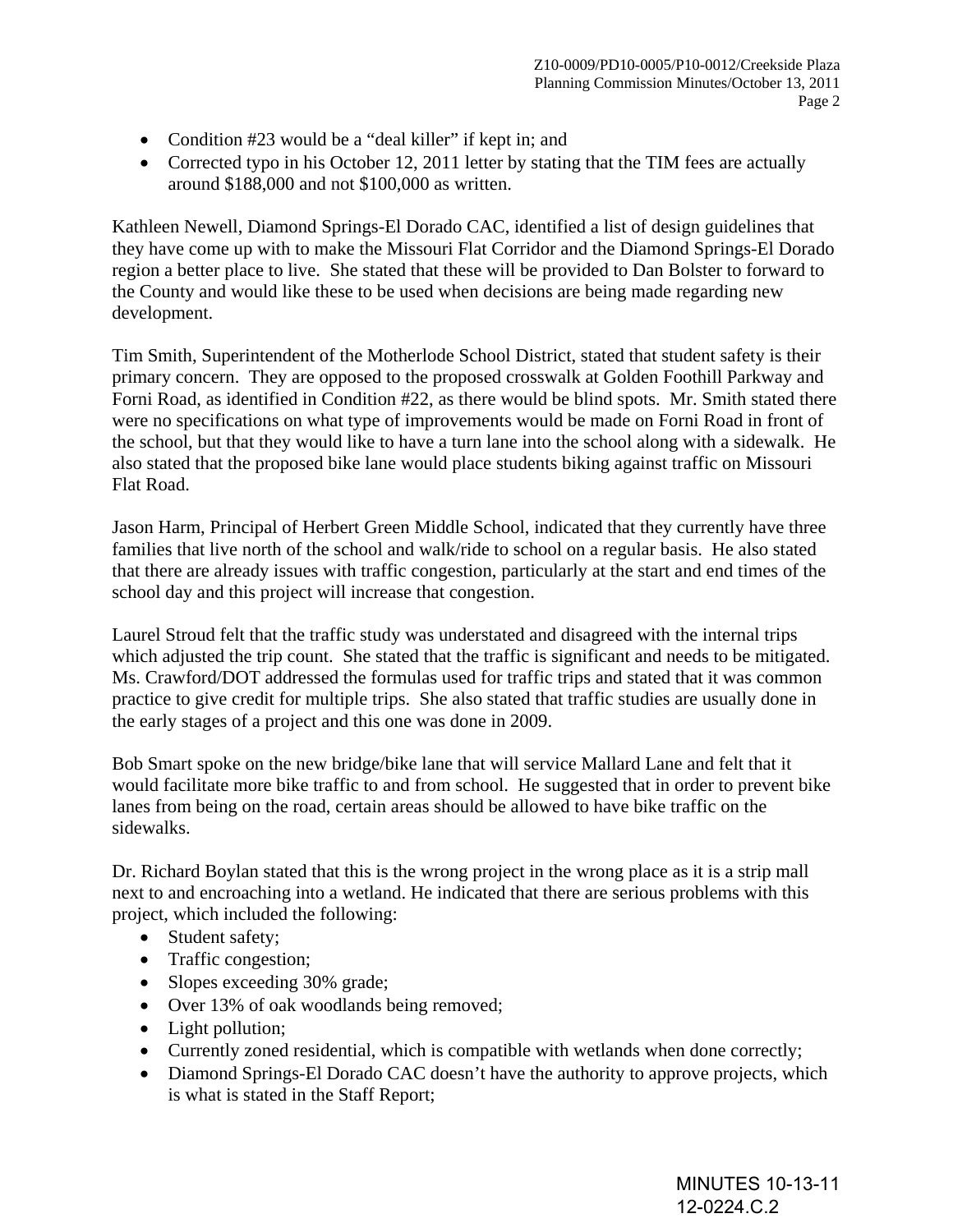- Project is premature as the U.S. Army Corp of Engineers has not issued any permits;
- Applicant has existing commercial property that is vacant;
- Disagrees with the gift of County lands to a private developer; and
- Opposes project and requests that it be referred back to the Diamond Springs-El Dorado CAC for review when their proposed design guidelines are in place.

Pierre Rivas responded to Mr. Boylan's comment on the Diamond Springs-El Dorado CAC's motion on the project by referring to Exhibit P of the Staff Report.

Mary Dante stated that it was already difficult to enter/exit the existing shopping centers on that road. She is concerned that inadequate parking will be a "deal killer" for future tenants in the shopping center. Ms. Dante suggested thinking of the future small business owners in order to keep shoppers local.

Renee Gregson lives adjacent to the project and inquired why this was being proposed when there were already several similar complexes in the area and many vacant spots on Main Street. She suggested that creativity be used in order to retain the existing trees instead of just removing them.

Laurel Brent-Bumb, El Dorado County Chamber of Commerce, supports the commercial project as it is consistent with the General Plan and will bring jobs and sales tax to the County. She also stated that the project would be built in an area that was meant for commercial growth and that it would be unfair to penalize the applicant for the existing problem with the school traffic.

John McCoy disagreed with the applicant's belief that a major fast food chain would want to go into that area due to the current traffic issues. He felt that bus transportation is very important, particularly since some of the middle school students utilize the bus stop and there should be a north-bound bus stop on that road.

Phil Lollar lives on Bestafa Court and indicated that it is a unique neighborhood in that it is a very rural environment. He was concerned on the impact to wildlife if changes were made to the watershed due to this project. He requested that this project be reviewed very carefully so that it is designed with minimal amount of change to the area. Mr. Lollar stated that there is a need to examine how the project will impact the existing traffic congestion and mitigation is needed for the school even if it is not with this project. He questioned if this was a good location for a high volume business project.

Michael Drobesh stated that on page 3 of the Initial Study the wrong project description was used in the Introduction section. Mr. Dougherty confirmed that it was incorrect in that section. County Counsel Frantz provided an explanation of the differences between a Negative Declaration, Mitigated Negative Declaration, and Environmental Impact Report and their relation to the charts in the Initial Study.

> MINUTES 10-13-11 12-0224.C.3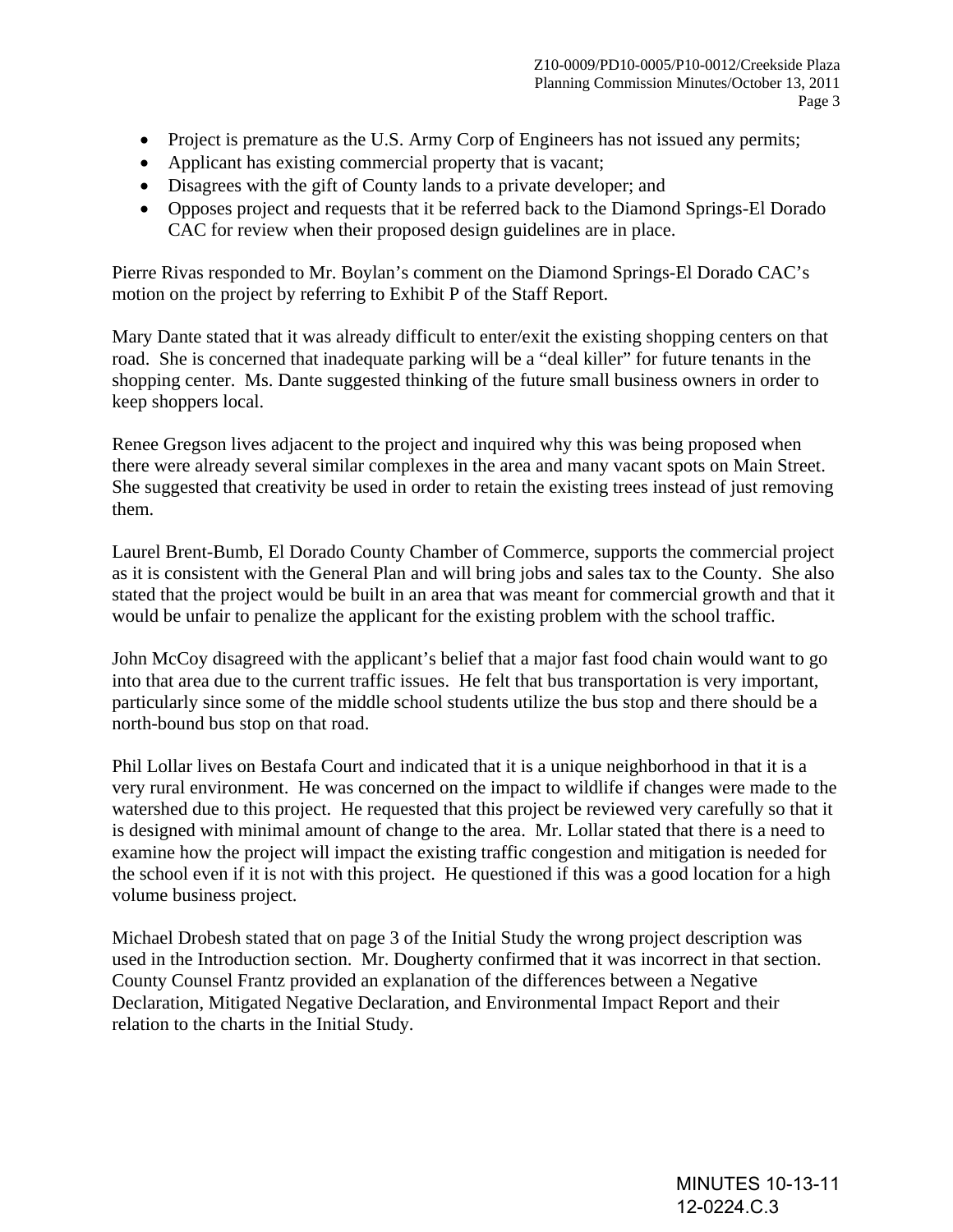Mr. Drobesh provided the Clerk with his speaking points, maps of various bus routes from El Dorado Transit, and a marked-up version of the Creekside Plaza Sign Plan. He voiced the following concerns:

- High traffic flow businesses on this corner;
- Bus stop is needed as there are no north-bound stops nearby;
- Opposes the setback decrease;
- Possible trash issue with a fast food establishment;
- Buildings are being located near the road;
- Applicant was involved in the development of the nearby shopping center that has McDonalds and considers that a disaster;
- RVs will still try to get into the project area, so there should be at least two parking spots identified for RVs; and
- High traffic businesses should be moved to the farther end of the parcel.

Sue Taylor made the following comments:

- Current traffic in area is already horrendous;
- Referred to the Diamond Springs-El Dorado Visioning Workshop and that this project should be placed on hold until that was completed;
- Read into the record the CEQA section referencing accurate project descriptions;
- 22% of the development has over 30% slopes;
- Concerned with zero setback for wetlands:
- This is Level F traffic which should have a traffic signal;
- Massive amount of fill is being brought in to fill the wetlands;
- Oak canopy appears to be more than the stated 13%;
- Unable to comment on applicant's letter requesting removal of conditions due to the late submittal;
- Urban project in a rural environment;
- More study needed for traffic impacts;
- Not enough mitigation measures;
- Cross-lot drainage is a concern in case the lots are ever split;
- Student safety will be impacted due to more traffic going to a fast food business;
- Project has extended to the maximum limit of square footage;
- \$188,000 in TIM fees may not be enough for mitigation;
- Sewer/water impacts;
- Sales tax will be going to fund past and future road improvements on Missouri Flat Road;
- Applicant is the same developer of Golden Center, which is a nightmare for traffic flow due to McDonalds;
- Area was zoned residential for a reason; and
- Requests that the Mitigated Negative Declaration and the project be rejected until it is rewritten.

County Counsel Frantz responded to Ms. Taylor's concern on the late request from the applicant to remove certain conditions. She summarized the process and analysis done when the public or applicant requests removal of conditions. County Counsel Frantz indicated that in the case for

> MINUTES 10-13-11 12-0224.C.4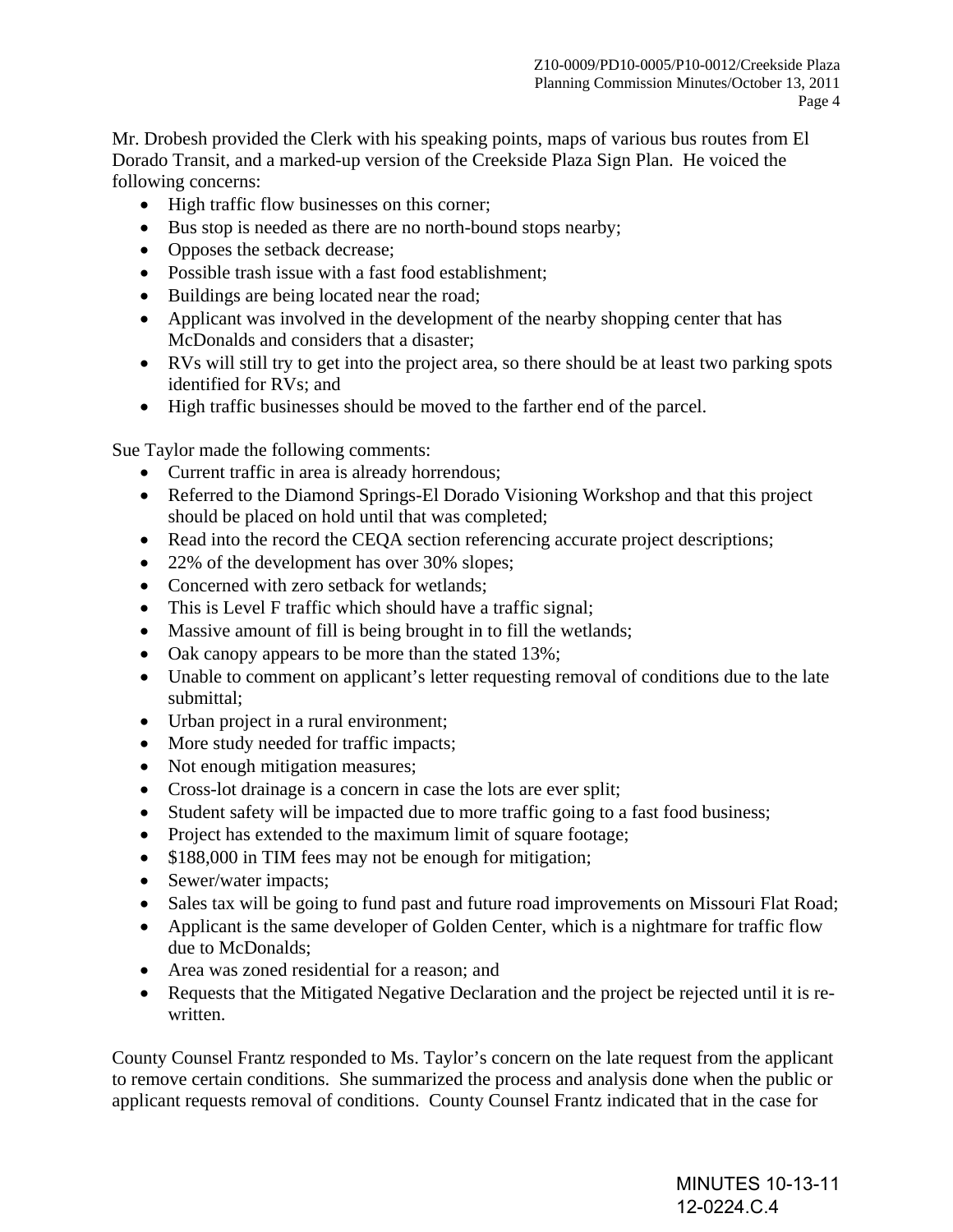Conditions #23 and #30, the Commission could continue the item to allow the applicant to work with DOT and Planning staff to ensure the removal of the conditions would not change the environmental analysis. She also commented on the cross-lot drainage concern and stated that all lots are conditioned under the same Planned Development and, therefore, are treated as one project.

Ms. Crawford/DOT indicated that the lot is not conducive to a bike trail but it may be able to be placed on the backside of the project but would have to be part of another project as that land is currently privately-owned.

Mr. Grado provided the following rebuttals:

- Addressed comments made on a previous development project which is located nearby;
- Long-time resident and is sensitive to the issues;
- In agreement with continuing the project to ensure that there would be no impact to the CEQA analysis if the requested conditions were removed;
- Retaining wall visibility will be obscured due to current vegetation and the requirement to plant more in that area;
- Land that is given to the U.S. Army Corp of Engineers will not have public access and, therefore, a bike trail is not possible in that location; and
- Believes that adding another drive-thru establishment will have a positive impact to the existing over-burdened businesses in the area.

Commissioner Rain made the following comments:

- Current parking standards/dimensions don't compensate for today's larger vehicles;
- Traffic is a nightmare and need to research on queuing into Forni Road;
- Inquired if the bike trail could go in the back of the project instead of a large retaining wall, which is unsightly;
- Disagrees with public request to return project to the Diamond Springs-El Dorado CAC for another review; and
- Mitigation is in place for the Oak Woodlands.

Commissioner Pratt made the following comments:

- Current parking spaces don't accommodate larger vehicles;
- If bus stop is in front of project, will require 1-2 intersection crossings in order to access it;
- Left-hand turn from Missouri Flat Road to Forni Road is adequate in length to accommodate the turn;
- Outbound Forni Road to Missouri Flat Road is just as critical as the intersection and need to work with the school to address issue;
- Car management at school site is a critical part during the pick-up times;
- El Dorado Transit needs the opportunity to address issues regarding the bus stop;
- Shielding of the lights is needed against the north and east sides (residential areas); and
- Landscaping plan needs to be adequate enough to assist in headlight management.